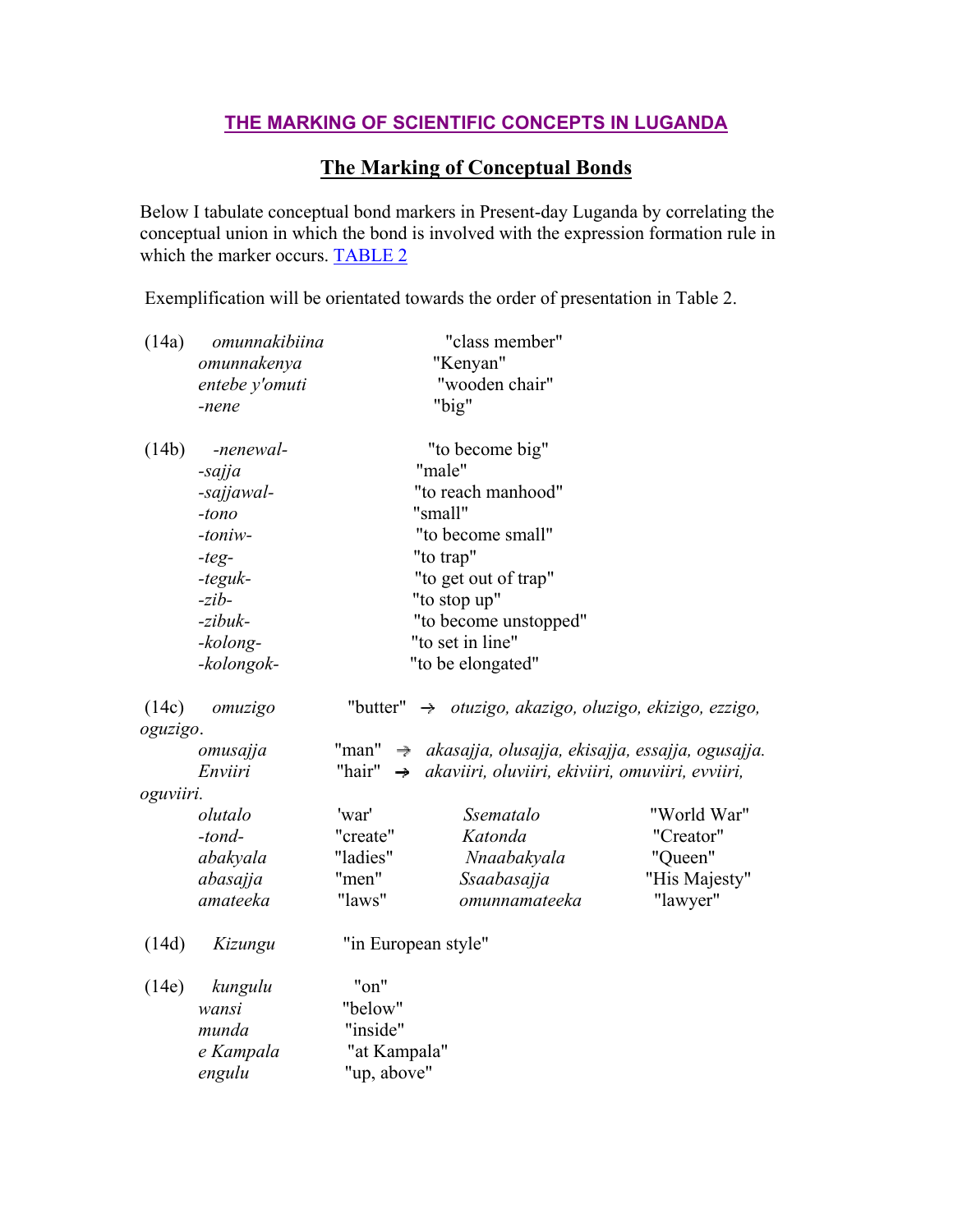|       | -kyukil-<br>-somel-                                                                                               | "to turn to"<br>"to read at"                                                                                                                                                       |
|-------|-------------------------------------------------------------------------------------------------------------------|------------------------------------------------------------------------------------------------------------------------------------------------------------------------------------|
| (14f) | -kyukil-                                                                                                          | "to turn to"                                                                                                                                                                       |
| (14g) | -kolel-                                                                                                           | "to work for (a given time)"                                                                                                                                                       |
| (14h) | -tandiikiliz-                                                                                                     | "to begin gradually"                                                                                                                                                               |
| (14i) | -gendelel-<br>-kemelez-<br>-limbiliz-<br>-yogelelez-<br>-saanyiikiliz-<br>-bumbulul<br>-bumbulukuk-<br>-gombolol- | "to go on and on"<br>"to cross-question"<br>"to impute falsely"<br>"to pester with talk"<br>"to mitigate"<br>"to crumble"<br>"to fall apart"<br>"to disentangle"                   |
| (14j) | -elab-<br>$-ekub-$                                                                                                | "to see oneself"<br>"to beat oneself"                                                                                                                                              |
| (14k) | -lagibw-<br>-labagan-<br>-kubagan-<br>$-labw-$                                                                    | "to be shown"<br>"to see one another"<br>"to beat one another"<br>"to be seen"                                                                                                     |
| (141) | -nenewaz-<br>-sajjawaz-<br>-tondowaz-<br>$-limy-$<br>-limis-<br>-tegul-<br>$-zibul$<br>-kolongol-                 | "to enlarge"<br>"cause reach manhood"<br>"to make sensitive"<br>"to make cultivate"<br>"to use for cultivating"<br>"to take out of trap"<br>"to unstop"<br>"to lay at full length" |
| (14m) | -somasoma<br>-somang-                                                                                             | "to read repeatedly"<br>"to read habitually"                                                                                                                                       |
| (14n) | -somek-<br>-labik-<br>-fugik-                                                                                     | "to be readable"<br>"to be visible"<br>"can be ruled"                                                                                                                              |

 To conclude this Section, I now precise the morphological and conceptual structure of a deverbal noun in Luganda. Morphologically, a deverbal noun is

N (P**'**N. SA (SV. D**'**A)